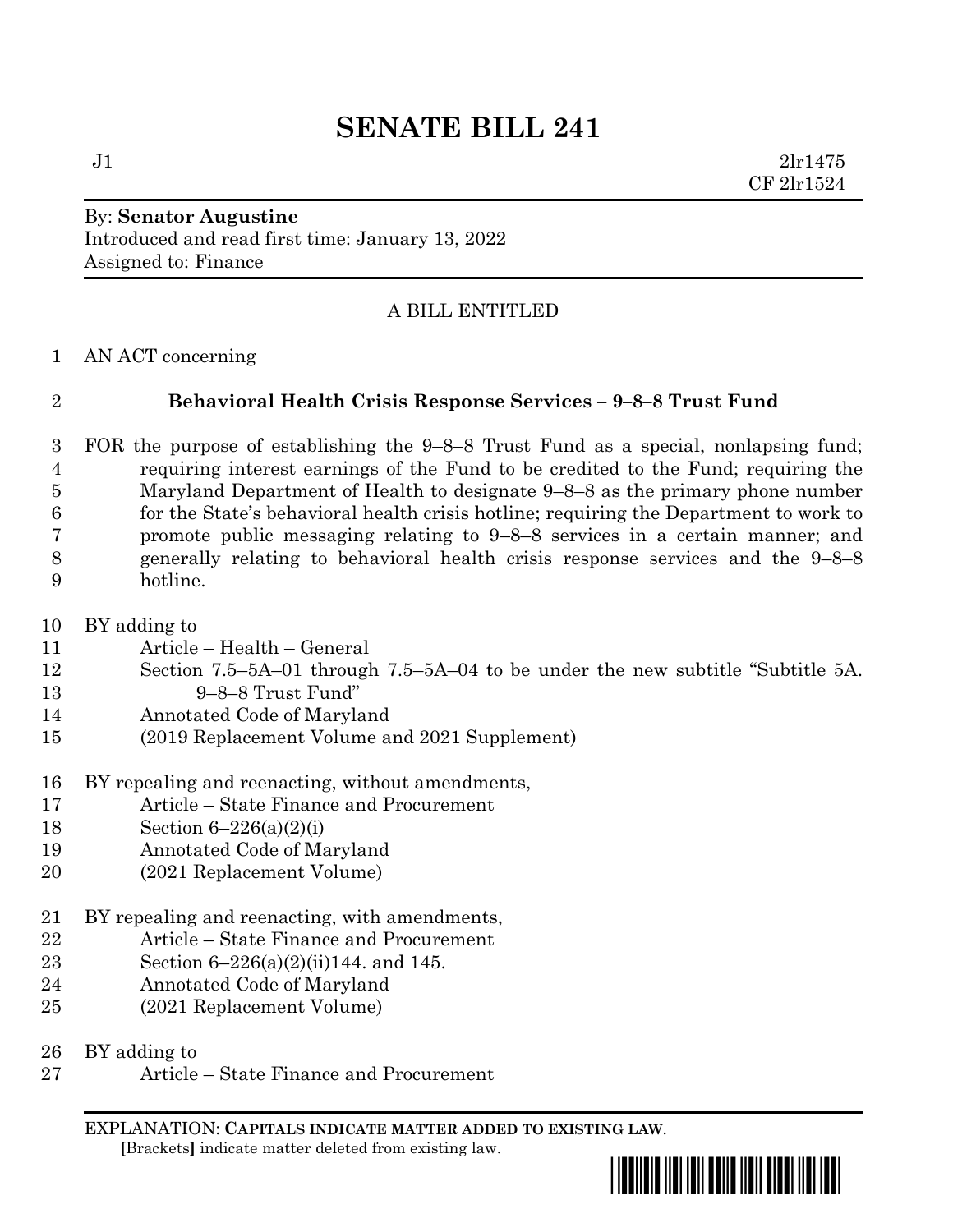| $\mathbf{1}$<br>$\overline{2}$<br>3 | Section $6-226(a)(2)(ii)146$ .<br>Annotated Code of Maryland<br>(2021 Replacement Volume)                                                                                                                                                          |
|-------------------------------------|----------------------------------------------------------------------------------------------------------------------------------------------------------------------------------------------------------------------------------------------------|
| 4<br>5                              | SECTION 1. BE IT ENACTED BY THE GENERAL ASSEMBLY OF MARYLAND,<br>That the Laws of Maryland read as follows:                                                                                                                                        |
| $6\phantom{.}6$                     | Article - Health - General                                                                                                                                                                                                                         |
| 7                                   | SUBTITLE 5A. 9-8-8 TRUST FUND.                                                                                                                                                                                                                     |
| 8                                   | $7.5 - 5A - 01.$                                                                                                                                                                                                                                   |
| 9                                   | IN THIS SUBTITLE, "FUND" MEANS THE 9-8-8 TRUST FUND.                                                                                                                                                                                               |
| 10                                  | $7.5 - 5A - 02.$                                                                                                                                                                                                                                   |
| 11                                  | THERE IS A 9-8-8 TRUST FUND.<br>(A)                                                                                                                                                                                                                |
| 12<br>13                            | THE PURPOSE OF THE FUND IS TO PROVIDE REIMBURSEMENT FOR<br>(B)<br><b>COSTS ASSOCIATED WITH:</b>                                                                                                                                                    |
| 14<br>15<br>16<br>17                | DESIGNATING AND MAINTAINING 9-8-8 AS THE UNIVERSAL<br>(1)<br>TELEPHONE NUMBER FOR A NATIONAL SUICIDE PREVENTION AND MENTAL HEALTH<br>CRISIS HOTLINE IN ACCORDANCE WITH THE FEDERAL NATIONAL SUICIDE HOTLINE<br><b>DESIGNATION ACT OF 2020; AND</b> |
| 18<br>19<br>20                      | (2)<br>DEVELOPING AND IMPLEMENTING A STATEWIDE INITIATIVE FOR<br>THE COORDINATION AND DELIVERY OF THE CONTINUUM OF BEHAVIORAL HEALTH<br>CRISIS RESPONSE SERVICES IN THE STATE, INCLUDING:                                                          |
| 21                                  | (I)<br>CRISIS CALL CENTERS;                                                                                                                                                                                                                        |
| 22                                  | (II)<br>MOBILE CRISIS TEAM SERVICES;                                                                                                                                                                                                               |
| 23                                  | (III)<br>CRISIS STABILIZATION CENTERS; AND                                                                                                                                                                                                         |
| 24                                  | (IV)<br>OTHER ACUTE BEHAVIORAL HEALTH CARE SERVICES.                                                                                                                                                                                               |
| 25                                  | (C)<br>THE DEPARTMENT SHALL ADMINISTER THE FUND.                                                                                                                                                                                                   |
| 26<br>$27\,$                        | (1)<br>THE FUND IS A SPECIAL, NONLAPSING FUND THAT IS NOT<br>(D)<br>SUBJECT TO §7-302 OF THE STATE FINANCE AND PROCUREMENT ARTICLE.                                                                                                                |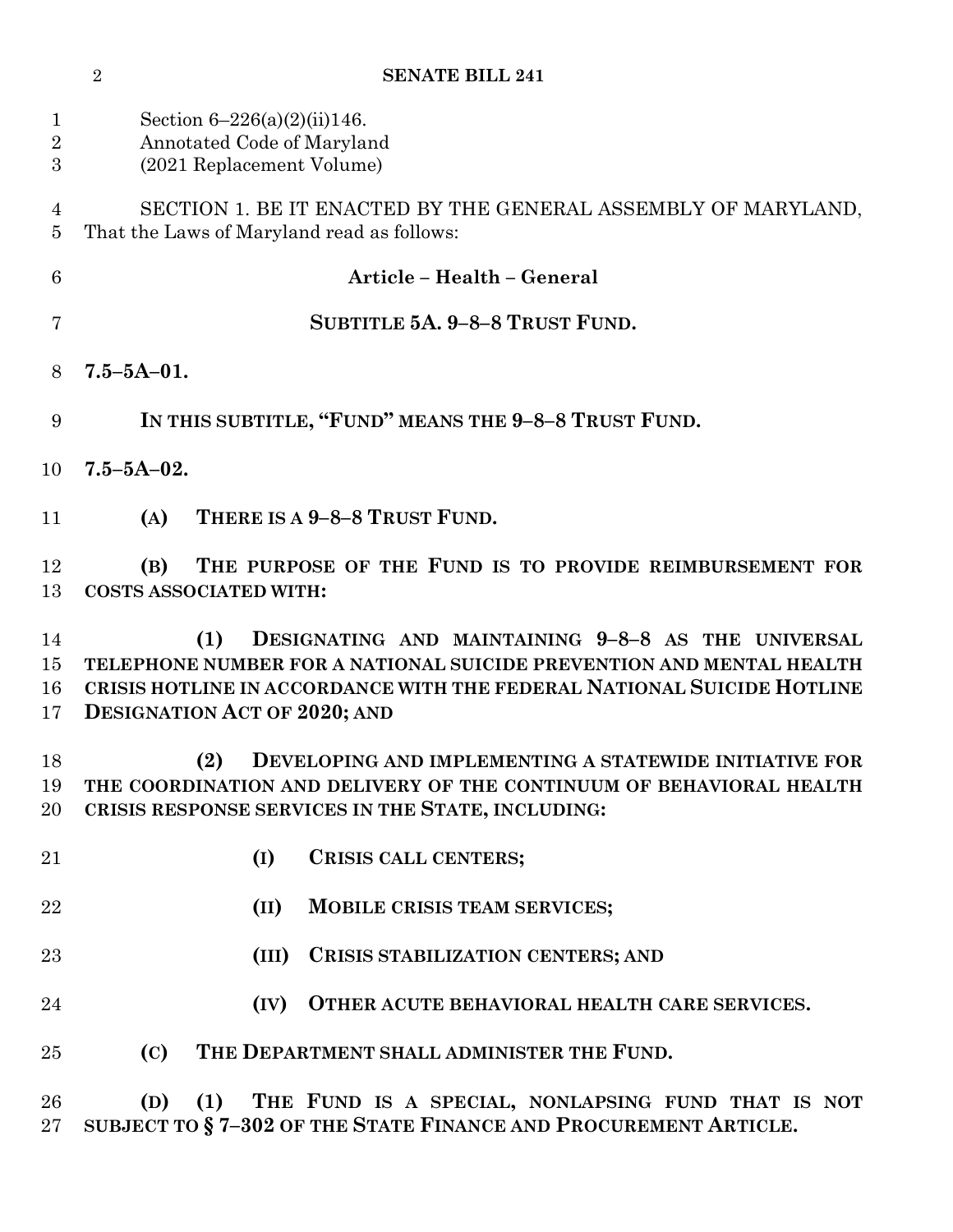#### **SENATE BILL 241** 3

 **(2) THE STATE TREASURER SHALL HOLD THE FUND SEPARATELY, AND THE COMPTROLLER SHALL ACCOUNT FOR THE FUND.**

- **(E) THE FUND CONSISTS OF:**
- **(1) MONEY APPROPRIATED IN THE STATE BUDGET TO THE FUND;**
- **(2) INTEREST EARNINGS OF THE FUND; AND**

 **(3) ANY OTHER MONEY FROM ANY OTHER SOURCE ACCEPTED FOR THE BENEFIT OF THE FUND.**

 **(F) THE FUND MAY BE USED ONLY FOR CARRYING OUT THE PURPOSE OF THE FUND.**

 **(G) (1) THE STATE TREASURER SHALL INVEST THE MONEY OF THE FUND IN THE SAME MANNER AS OTHER STATE MONEY MAY BE INVESTED.**

 **(2) ANY INTEREST EARNINGS OF THE FUND SHALL BE CREDITED TO THE FUND.**

 **(H) EXPENDITURES FROM THE FUND MAY BE MADE ONLY IN ACCORDANCE WITH THE STATE BUDGET.**

 **(I) MONEY EXPENDED FROM THE FUND FOR CARRYING OUT THE PURPOSE OF THE FUND IS SUPPLEMENTAL TO AND IS NOT INTENDED TO TAKE THE PLACE OF FUNDING THAT OTHERWISE WOULD BE APPROPRIATED FOR CARRYING OUT THE PURPOSE OF THE FUND.**

**(J) NO PART OF THE FUND MAY REVERT OR BE CREDITED TO:**

- **(1) THE GENERAL FUND OF THE STATE; OR**
- **(2) ANY OTHER SPECIAL FUND OF THE STATE.**

 **(K) THE FUND IS SUBJECT TO AUDIT BY THE OFFICE OF LEGISLATIVE AUDITS AS PROVIDED IN § 2–1220 OF THE STATE GOVERNMENT ARTICLE.**

**7.5–5A–03.**

 **THE DEPARTMENT, IN COLLABORATION WITH THE FEDERAL SUBSTANCE ABUSE AND MENTAL HEALTH SERVICES ADMINISTRATION, THE NATIONAL SUICIDE PREVENTION LIFELINE, THE NATIONAL VETERANS CRISIS LINE, AND**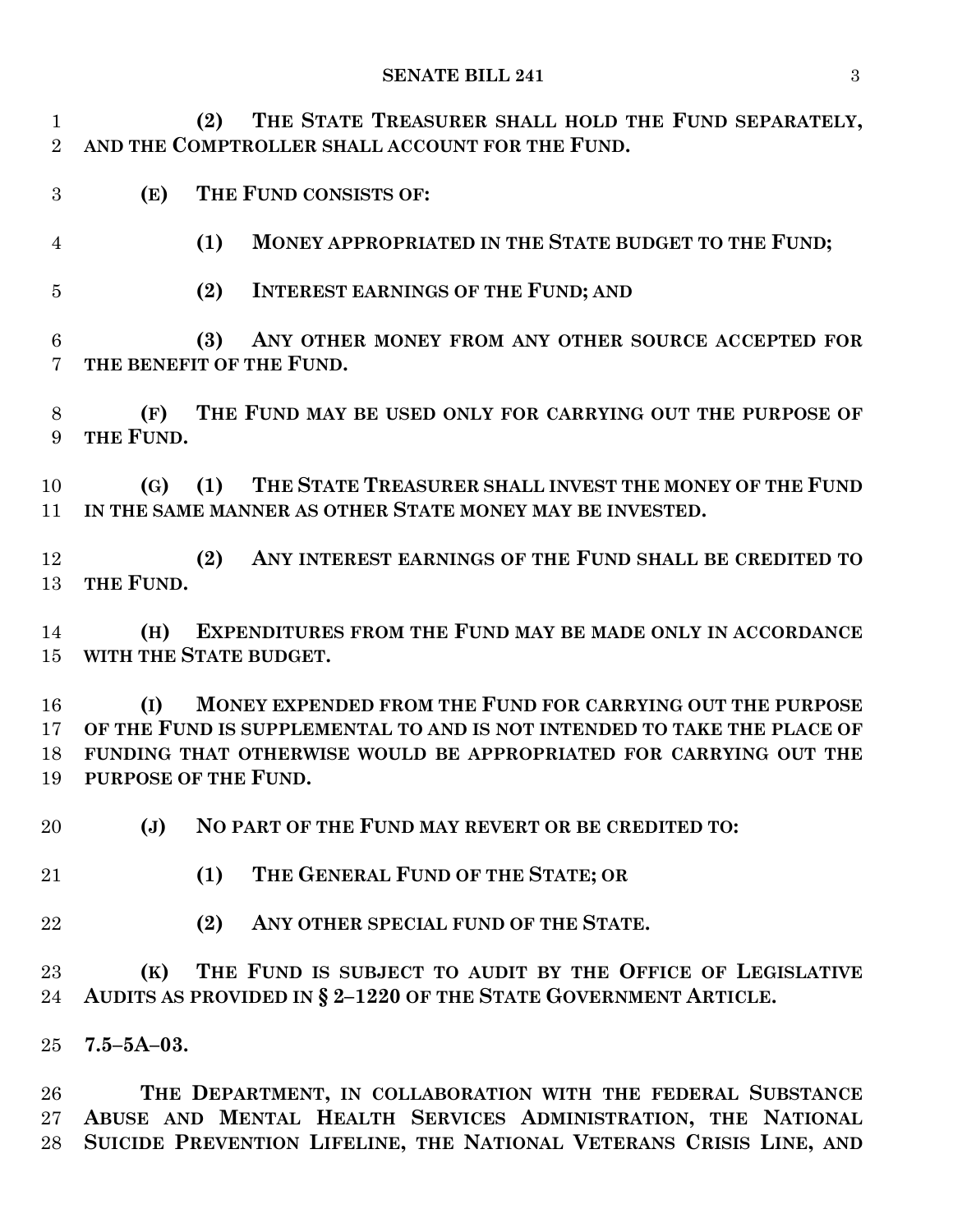**OTHER APPROPRIATE ENTITIES, SHALL WORK TO PROMOTE THE PUBLIC MESSAGING OF 9–8–8 SERVICES IN A CONSISTENT MANNER.**

**7.5–5A–04.**

 **ON OR BEFORE DECEMBER 1 EACH YEAR, THE DEPARTMENT SHALL SUBMIT A REPORT TO THE LEGISLATIVE POLICY COMMITTEE, THE SENATE BUDGET AND TAXATION COMMITTEE, AND THE HOUSE APPROPRIATIONS COMMITTEE, IN ACCORDANCE WITH § 2–1257 OF THE STATE GOVERNMENT ARTICLE, THAT INCLUDES FOR THE IMMEDIATELY PRECEDING FISCAL YEAR A DETAILED DESCRIPTION OF:**

 **(1) THE AMOUNT OF FUNDS TRANSFERRED AND DISTRIBUTED FROM THE FUND IN ACCORDANCE WITH § 7.5–5A–02(B) OF THIS SUBTITLE;**

 **(2) THE ADDITIONAL SERVICES PROVIDED BY THE FUNDING IN EACH LOCAL JURISDICTION;**

**(3) THE AMOUNT OF ANY UNSPENT FUNDS IN THE FUND; AND**

 **(4) THE REASONS FUNDS IDENTIFIED UNDER ITEM (3) OF THIS SECTION WERE NOT SPENT.**

### **Article – State Finance and Procurement**

6–226.

 (a) (2) (i) Notwithstanding any other provision of law, and unless inconsistent with a federal law, grant agreement, or other federal requirement or with the terms of a gift or settlement agreement, net interest on all State money allocated by the State Treasurer under this section to special funds or accounts, and otherwise entitled to receive interest earnings, as accounted for by the Comptroller, shall accrue to the General Fund of the State.

 (ii) The provisions of subparagraph (i) of this paragraph do not apply to the following funds: 144. the Health Equity Resource Community Reserve Fund; **[**and**]**

- 145. the Access to Counsel in Evictions Special Fund**; AND**
- **146. THE 9–8–8 TRUST FUND**.
- SECTION 2. AND BE IT FURTHER ENACTED, That before July 16, 2022, the